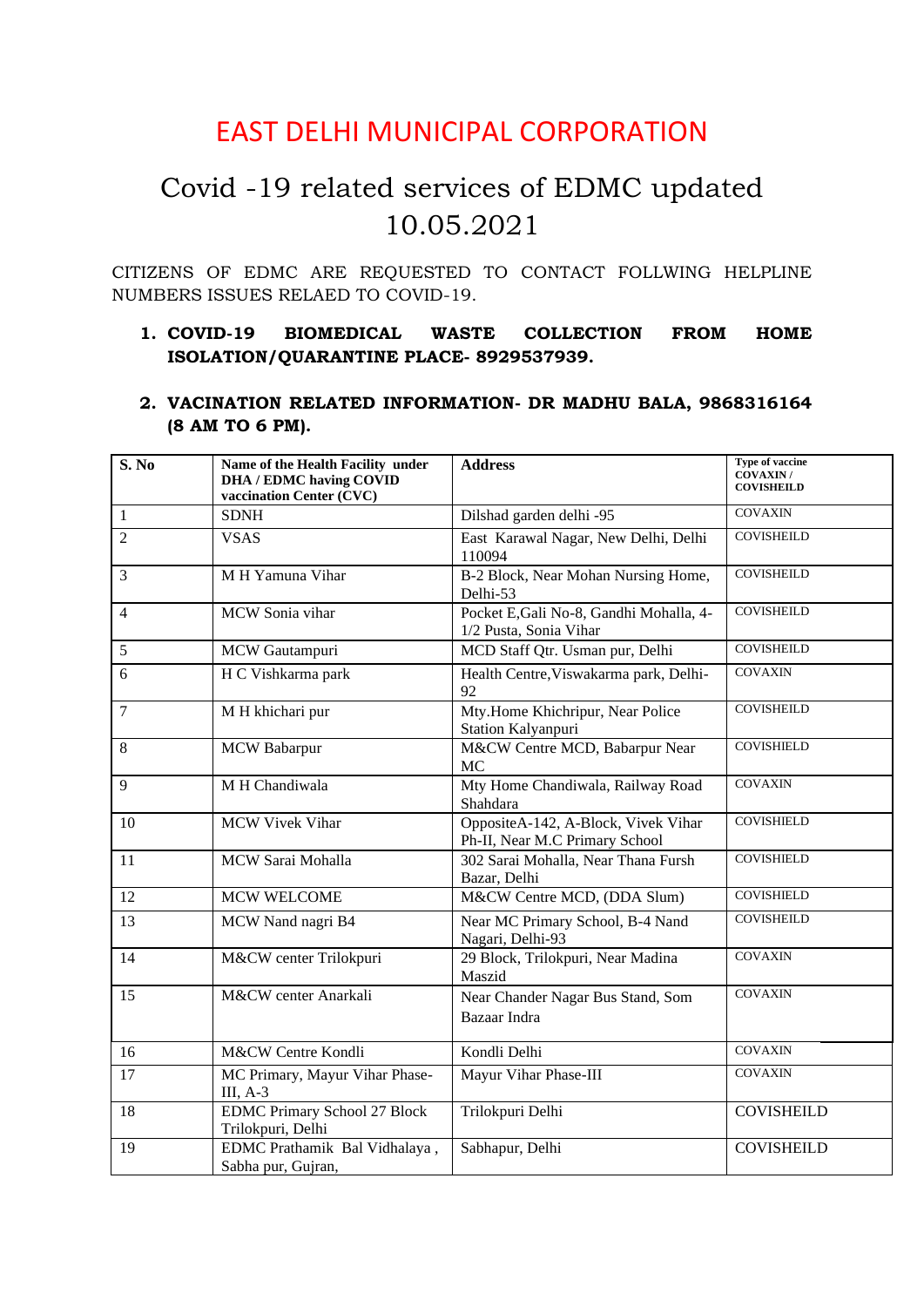| -20 | <b>EDMC Primary School Rajeev</b> | Shri Ram Colony, Delhi | <b>COVISHEILD</b> |
|-----|-----------------------------------|------------------------|-------------------|
|     | Nagar-II. Shri Ram Colony         |                        |                   |

# **3. CREAMATION RELATED INFORMATION DR. SANTOSH TOMAR, 8588887957 (8AM TO 8 PM).**

#### **Sub:-List of EDMC and Private Cremation Ground under the jurisdiction of East Delhi**

#### **A. Cremation Grounds of EDMC**

| S.N            | <b>Zone</b>         | <b>Name of</b><br><b>Cremation Ground</b> | <b>Address of</b><br><b>Cremation</b><br><b>Ground</b>       | <b>Pyres</b><br>capaci<br>ty<br>perma<br>nent | <b>Pyres</b><br>capaci<br>tv.<br>tempo<br>rary | <b>COVI</b><br>D<br><b>DEDI</b><br><b>CATE</b><br>$\mathbf D$ | <b>Linked</b><br><b>COVID</b><br>hosp. | <b>Area</b><br><b>PHI</b> | <b>Area PHI</b><br>phone<br><b>Number</b> | <b>War</b><br>d No. |
|----------------|---------------------|-------------------------------------------|--------------------------------------------------------------|-----------------------------------------------|------------------------------------------------|---------------------------------------------------------------|----------------------------------------|---------------------------|-------------------------------------------|---------------------|
| $\mathbf{1}$   | Shahdara<br>(South) | <b>Ghazipur Cremation</b><br>Ground       | Ghazipur                                                     | 36                                            | 16                                             | 52                                                            | <b>GTB</b><br>Hosp.,                   | Sh.<br>Madan<br>pal       | 9771069257                                | $5-E$               |
| $\overline{2}$ | Shahdara<br>(South) | Ram Bodh Ghat<br><b>Cremation Ground</b>  | Jawala<br>Nagar<br>Jhilmil,<br>Shahdara                      | 17                                            | 18                                             | $\overline{\phantom{0}}$                                      | <b>RGSS</b><br>Hosp.,<br><b>CNBS</b>   | Sh.<br>Madan<br>pal       | 9771069257                                | $29-E$              |
| 3              | Shahdara<br>(South) | Karkardooma<br><b>Cremation Ground</b>    | Near Karkari<br>Mod Red<br>light Anand<br>vihar              | 9                                             | 5                                              | $14*$                                                         | HOSP,<br>Hedgew<br>ar<br>Hospita       | Sh. Hira<br>lal Teja      | 9899536565                                | $20-E$              |
| $\overline{4}$ | Shahdara<br>(North) | Antim nivas old<br>seemapuri              | Old<br>seemapuri<br>delhi-95                                 | 26                                            | 72                                             | $98*$                                                         | l,<br><b>SDN</b><br>Hosp,              | Sh. Om<br>Prakash         | 9582354938                                | $32-E$              |
| 5              | Shahdara<br>(North) | Tahirpur Cremation<br>ground              | Near<br>laprosay<br>complex<br>road<br>number-64<br>tahirpur | 5                                             | $\mathbf 0$                                    | $\overline{\phantom{a}}$                                      | <b>Max</b><br>Hosp.                    | Sh. Om<br>Prakash         | 9582354938                                | $34-E$              |
|                |                     |                                           |                                                              | 93                                            | 111                                            | 164                                                           |                                        |                           |                                           |                     |

**B. Burial Grounds of EDMC**

| S.N       | <b>Zone</b> | <b>Name of Burial</b> | <b>Address of</b> | <b>Area</b> | <b>COVI</b> | <b>Area PHI</b> | <b>Area</b> |
|-----------|-------------|-----------------------|-------------------|-------------|-------------|-----------------|-------------|
| $\bullet$ |             |                       | <b>Burial</b>     |             | D           |                 | <b>PHI</b>  |
|           |             |                       | <b>Ground</b>     |             | <b>DEDI</b> |                 | phone       |
|           |             |                       |                   |             | <b>CATE</b> |                 | <b>Numb</b> |
|           |             |                       |                   |             | D           |                 | er          |
|           |             |                       |                   |             |             |                 |             |
|           |             |                       |                   |             |             |                 |             |
|           |             |                       |                   |             |             |                 |             |
|           |             |                       |                   |             |             |                 |             |
|           |             |                       |                   |             |             |                 |             |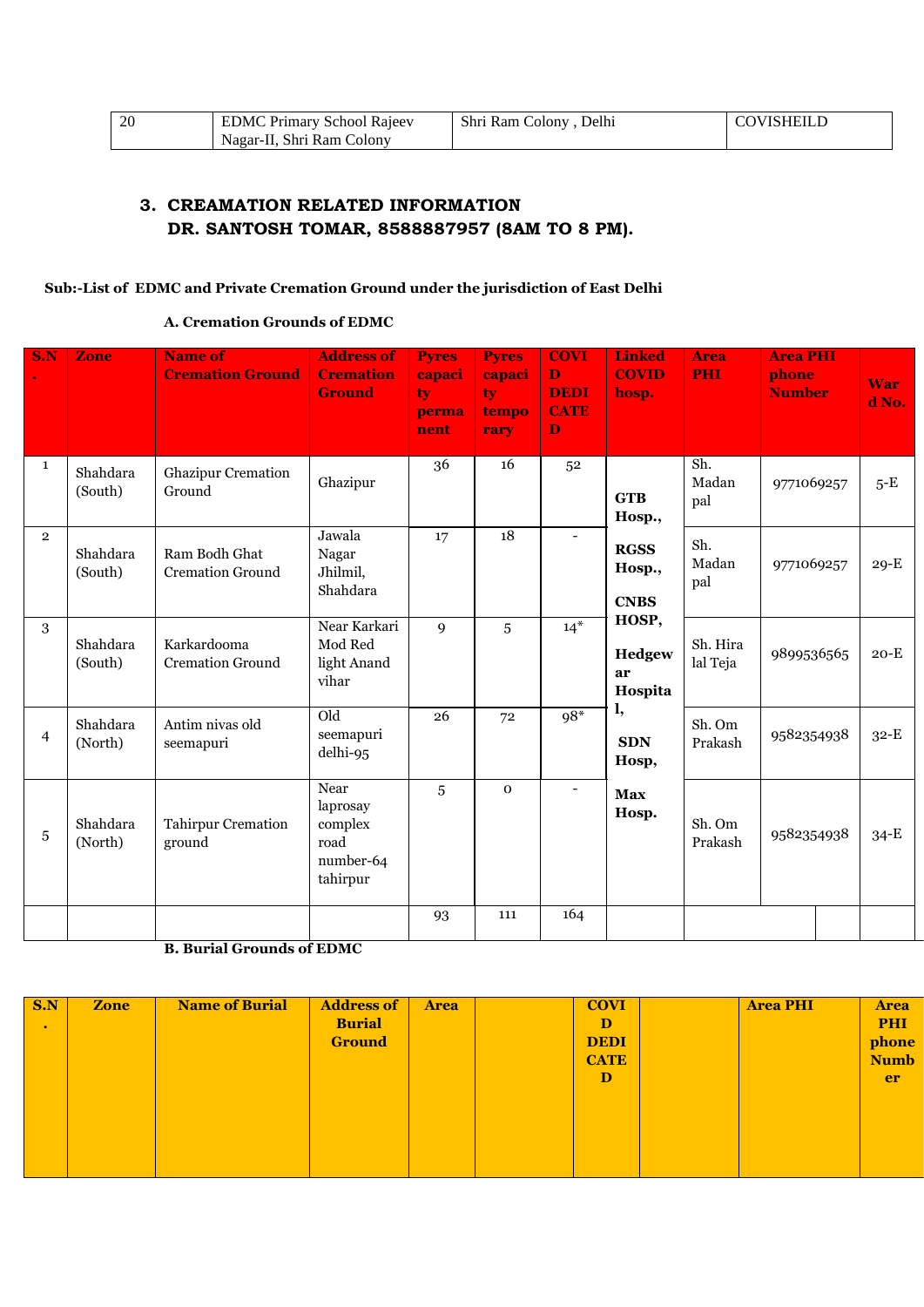| 1              | Shahdara<br>(South) | Buland Masjid Shastri<br>park Burial Ground | Shastri park                            |              | <b>COVI</b><br>D<br><b>DEDI</b><br><b>CATE</b><br>D | GTB hosp,<br><b>RGSS</b><br>hosp, SDN<br><b>Hosp and</b><br>other<br>hospitals | Sh. Madan pal          | 977106<br>9257 |
|----------------|---------------------|---------------------------------------------|-----------------------------------------|--------------|-----------------------------------------------------|--------------------------------------------------------------------------------|------------------------|----------------|
| $\overline{2}$ | Shahdara<br>(South) | Mulla Colony Burial<br>Gorund               | Gharoli                                 |              | <b>COVI</b><br>D<br><b>DEDI</b><br><b>CATE</b><br>D | located<br>nearby                                                              | Sh. Kutubuddin<br>Khan | 935068<br>5419 |
| 3              | Shahdara<br>(North) | Tahirpur Burial<br>ground                   | Near<br>laprosay<br>complex<br>tahirpur | 2000<br>yard |                                                     |                                                                                | Sh. Om Prakash         | 958235<br>4938 |

# **C. Private Cremation grounds**

| S.N            | Zone                | <b>Name of</b><br><b>Cremation Ground</b>  | <b>Address of</b><br><b>Cremation</b><br><b>Ground</b> | <b>Pyres</b><br>capaci<br>ty<br>perma<br>nent | <b>Pyres</b><br>capacity<br>temporary | Non-<br><b>COVI</b><br>$\mathbf D$ | <b>Area PHI</b>       | <b>Area</b><br><b>PHI</b><br>phone<br><b>Numb</b><br>er |
|----------------|---------------------|--------------------------------------------|--------------------------------------------------------|-----------------------------------------------|---------------------------------------|------------------------------------|-----------------------|---------------------------------------------------------|
| $\mathbf{1}$   | Shahdara<br>(South) | Nigam Bodh Ghat<br><b>Cremation Ground</b> | Geeta Colony                                           | 29                                            | 13                                    | Yes                                | Sh. Pawan<br>Kumar    | 704277<br>0514                                          |
| $\overline{2}$ | Shahdara<br>(South) | Moksh Dwar<br><b>Creamtion Ground</b>      | Trilokpuri<br>west                                     | $\overline{4}$                                | $\overline{6}$                        | Yes                                | Sh. Hira Lal Teja     | 989953<br>6565                                          |
| 3              | Shahdara<br>(North) | Maa kalindi<br>manikarnika ghat            | Wazirabad<br>delhi                                     | 22                                            | 27                                    | Yes                                | Sh. Ramesh<br>Chand   | 987392<br>2918                                          |
| $\overline{4}$ | Shahdara<br>(North) | Kabir nagar crematin<br>ground             | D-Block<br>kabir nagar<br>shahdara<br>delhi            | 17                                            | 20                                    | Yes                                | Sh. Anil<br>Choudhary | 981820<br>8089                                          |
| 5              | Shahdara<br>(North) | Raja Harishchandra<br>mukti dham           | Mandoli<br>saboli near<br>flyover delhi-<br>93         | 42                                            | 20                                    | Yes                                | Sh. Suresh<br>Kumar   | 965043<br>7702                                          |
| 6              | Shahdara<br>(North) | shiv vihar cremation<br>ground             | shiv vihar<br>Jhoripur<br>shamsan                      | $\,8\,$                                       | $\overline{2}$                        | Yes                                | Sh. Shree Chand       | 935024<br>8644                                          |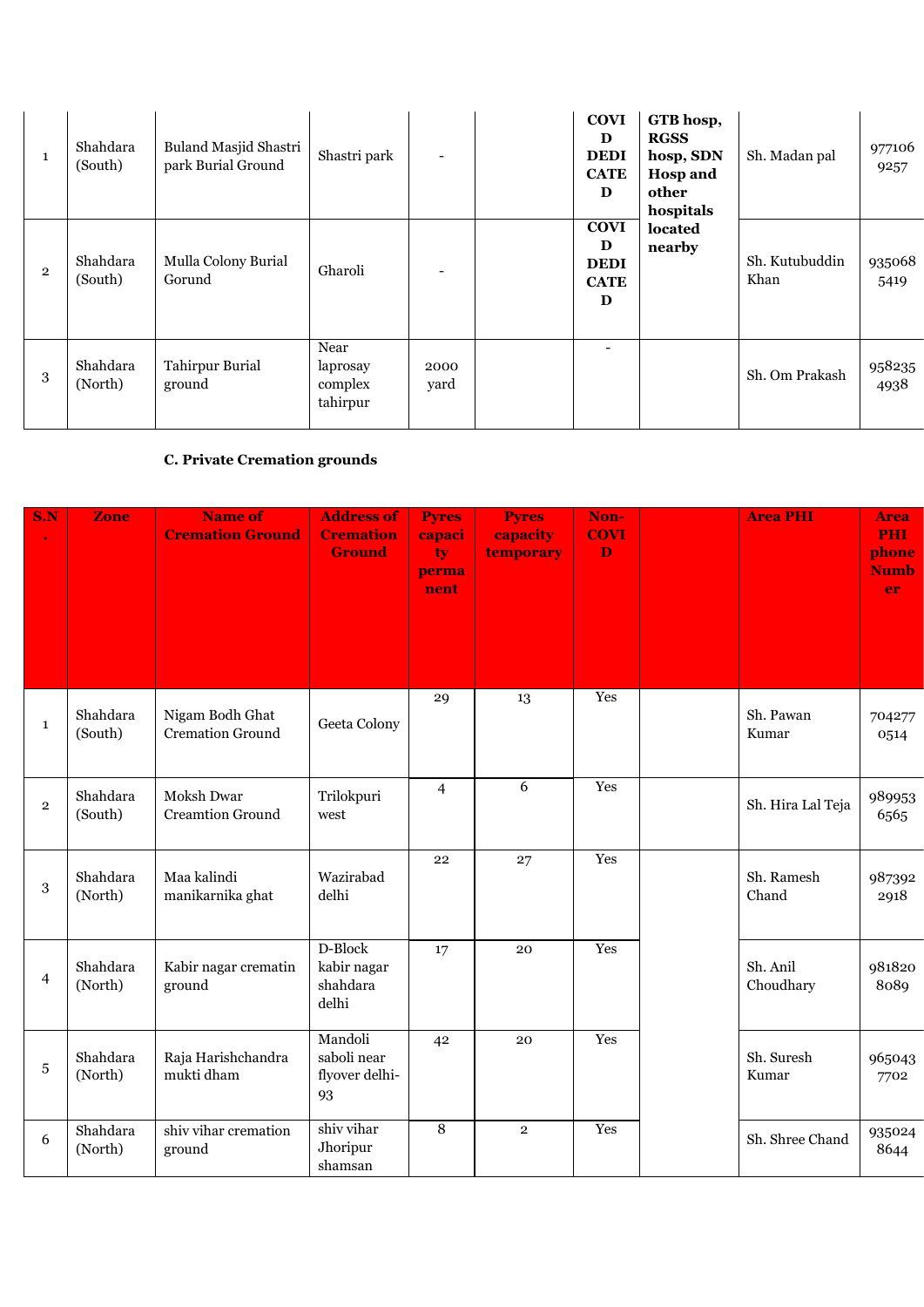|   |                     |                                   | ghat                                          |     |    |     |                 |                |
|---|---------------------|-----------------------------------|-----------------------------------------------|-----|----|-----|-----------------|----------------|
| − | Shahdara<br>(North) | karawal nagar<br>cremation ground | west kamal<br>vihar<br>karawal<br>nagar delhi | Õ   |    | Yes | Sh. Shree Chand | 935024<br>8644 |
|   |                     |                                   | Total                                         | 130 | 92 |     |                 |                |

#### **D. Private Burial Grounds**

| S.N            | <b>Zone</b>         | <b>Name of</b><br>cremation ground | <b>Address of</b><br><b>Burial</b><br><b>Ground</b>          | <b>Area</b>              | <b>Non</b><br><b>COVI</b><br>D | <b>Area PHI</b>        | <b>Area</b><br><b>PHI</b><br>phone<br><b>Numb</b><br>er |
|----------------|---------------------|------------------------------------|--------------------------------------------------------------|--------------------------|--------------------------------|------------------------|---------------------------------------------------------|
| $\mathbf{1}$   | Shahdara<br>(South) | Jharkhandi Burial<br>Ground        | Bihari<br>Colony<br>Shahdara                                 |                          | Yes                            | Sh. Kutubuddin<br>Khan | 935068<br>5419                                          |
| $\overline{2}$ | Shahdara<br>(South) | Old Burial Ground                  | Shahdara                                                     | $\overline{\phantom{a}}$ | Yes                            | Sh. Kutubuddin<br>Khan | 935068<br>5419                                          |
| 3              | Shahdara<br>(North) | Burial ground dilshad<br>garden    | Goal chakkar<br>Dilshad<br>garden                            | 5000<br>yard             | Yes                            | Sh. Om Prakash         | 958235<br>4938                                          |
| $\overline{4}$ | Shahdara<br>(North) | Faiz-ul-muslim<br>kabristan        | sunder<br>nagari delhi-<br>93                                | 20000<br>Yard            | Yes                            | Sh. Om Prakash         | 958235<br>4938                                          |
| 5              | Shahdara<br>(North) | Burial ground<br>gokulpuri         | Amar colony<br>gali no-6<br>gokulpuri                        | 500<br>Yard              | Yes                            | Sh. Suresh<br>Kumar    | 965043<br>7702                                          |
| 6              | Shahdara<br>(North) | Burial ground<br>gokulpuri         | Main<br>wazirabad<br>road near<br>loni<br>authority<br>delhi | 5000<br>Yard             | Yes                            | Sh. Suresh<br>Kumar    | 965043<br>7702                                          |
| $\overline{7}$ | Shahdara<br>(North) | Burial ground Amar<br>colony       | <b>Budh Bazar</b><br>chowk rajiv                             | 8000<br>Yard             | Yes                            | Sh. Suresh<br>Kumar    | 965043<br>7702                                          |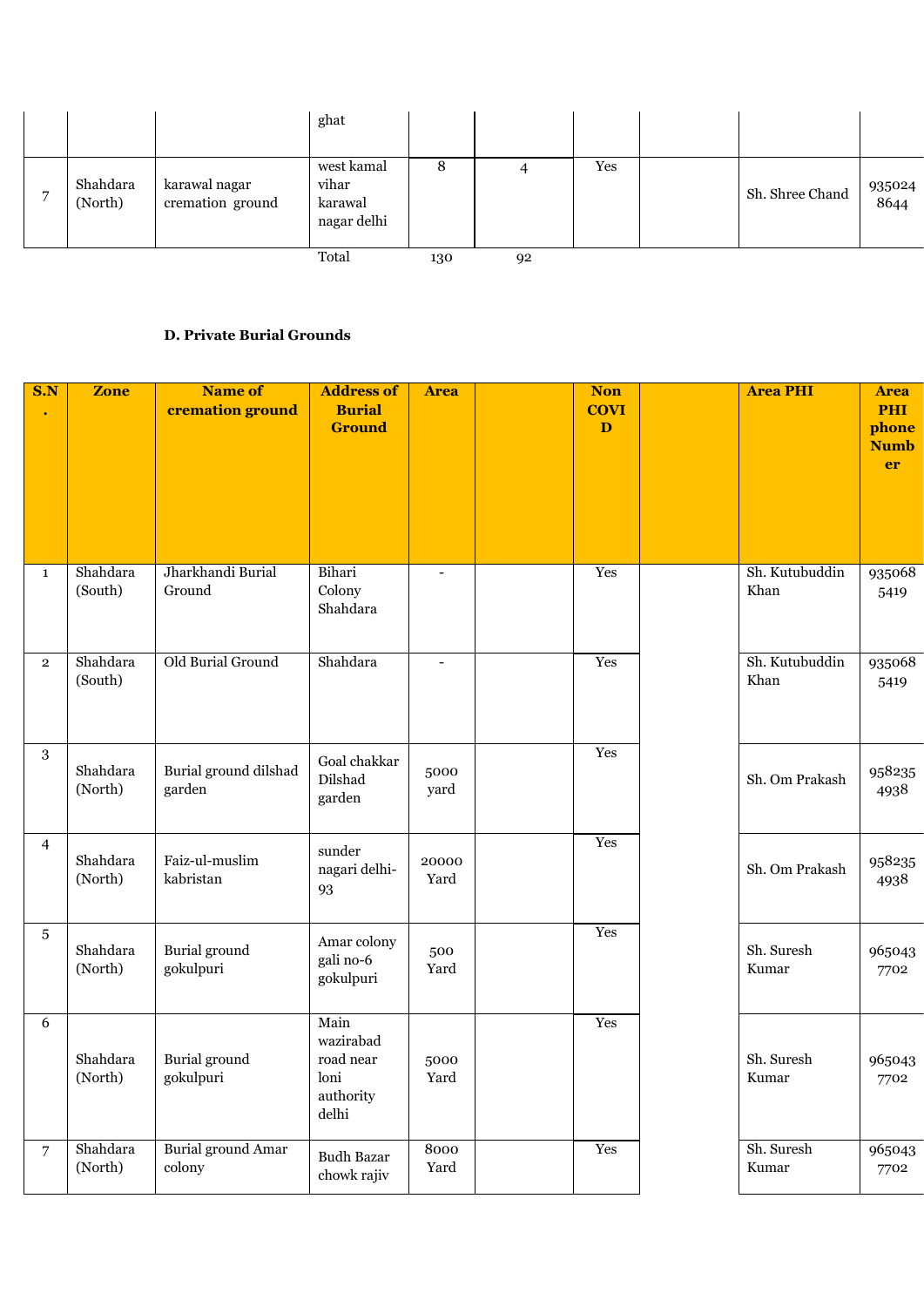|   |                     |                             | nagar delhi                                                         |               |  |                     |                |
|---|---------------------|-----------------------------|---------------------------------------------------------------------|---------------|--|---------------------|----------------|
| 8 | Shahdara<br>(North) | Old mustafabad<br>kabristan | Ziauddinpur<br>rajeev<br>gandhi nagar<br>new<br>mustafabad<br>delhi | 20000<br>Yard |  | Sh. Suresh<br>Kumar | 965043<br>7702 |
| 9 | Shahdara<br>(North) | Ahele Islam kabristan       | B-block gali<br>no-18 shree<br>ram colony<br>delhi                  | 10000<br>Yard |  | Sh. Shree Chand     | 935024<br>8644 |

**Note:- EDMC running 5 Cremation Grounds and 3 Burial Grounds and 7 Cremation Grounds and 9 Burial Gounds run by private organizations under the jurisdiction of East Delhi as per report of Both Zonal DHOs.**

> **A r e a**

**p h o n e**

**N u m b e r**

5 3

5

5

**\*Facilities identified for COVID, but also caters to Non-COVID dead bodies.**

| $\frac{\mathbf{S}}{\mathbf{N}}$ | <b>Name</b>                     | <b>Type of disposal</b> | No. of<br>units | <b>Zone</b>       | <b>Run by</b> | <b>Dedicate</b><br>d to<br><b>COVID</b> | <b>Linked COVID</b><br>hosp.                                                         | <b>Are</b><br>a<br>P <sub>H</sub><br>I |
|---------------------------------|---------------------------------|-------------------------|-----------------|-------------------|---------------|-----------------------------------------|--------------------------------------------------------------------------------------|----------------------------------------|
| $\mathbf{1}$                    | Karkardooma<br>cremation Ground | CNG based cremation     | $\overline{2}$  | Shahdara<br>South | <b>EDMC</b>   | $Yes*$                                  | GTB Hosp., RGSS<br>Hosp., CNBS<br>HOSP, Hedgewar<br>Hospital, SDN Hosp,<br>Max Hosp. | Sh.<br>Hir<br>a<br>Lal<br>Tej<br>a     |

#### **E. Alternate cremation system**

**\*Facility identified for COVID, but also caters to Non-COVID dead bodies.**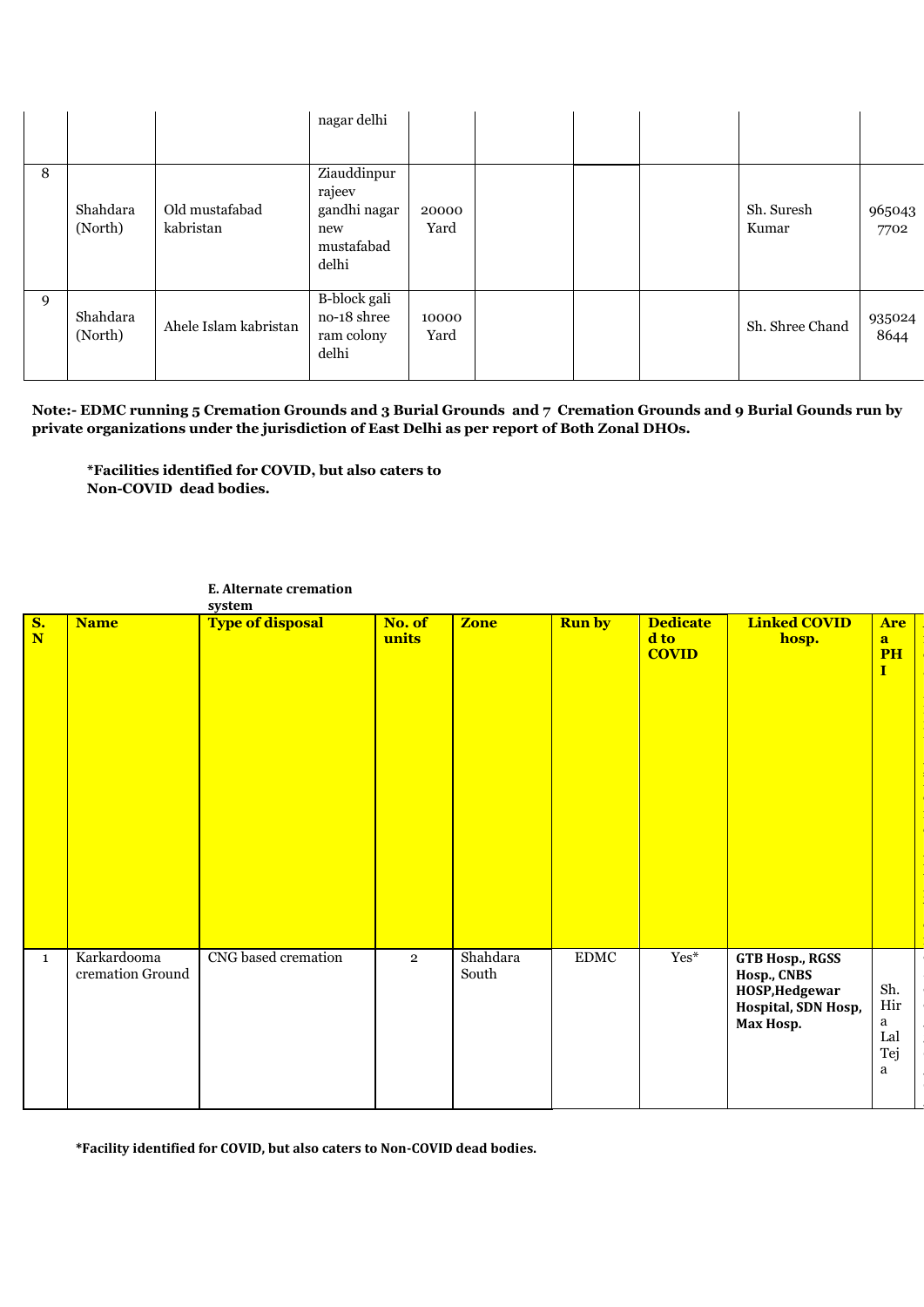#### **4. Blood bank/Plasma related issues; 011-22581036 ext- 207**

### **5. Covid care centre ;Swamy dayanda hospital; Dilshad garden delhi, 70 beds; for availability of beds please call -011 22110065**

#### **6. EDMC HELPLINE NO. 155303 FOR GENERAL QUERY.**

#### **7. COUNCILLING COVID-19 PATIENTS –(9AM TO 9PM) list attached**

AYUSH Department East Delhi Municipal Corporation is providing free telephonic consultation related to Ayurveda, Homoeopathic, and Unani to keep fit & Healthy during pandemic & lockdown period to combat the challenges of COVID-19. Following doctors will available on call from 9:00 am to 9:00 pm according to specialities.

 Besides attending the calls the doctors shall also call the COVID positive patients assigned to them and advise them to take the required measures and precautions so that they recover early and not spread the infection future.**PLEASE FEEL FREE TO CALL**

| S.No. | <b>Name of Doctor</b>                            | <b>Contact No.</b> | <b>Speciality</b> |          |
|-------|--------------------------------------------------|--------------------|-------------------|----------|
|       | Shahdara (North) Zone: Timing 9:00 AM to 9:00 PM |                    |                   |          |
| 1.    | DR. PRADEEP KR. GOEL                             | 9810729726         | $1 - 83$          | AYURVEDA |
| 2.    | DR. POONAM RANA                                  | 9968053946         | 84-166            |          |
| 3.    | DR. SATHYANAAYANA DORNALA                        | 9313707117         | 167-249           |          |
| 4.    | DR. KAMLESH SHARMA                               | 9015508211         | 250-332           |          |
| 5.    | DR. ANURAG KAUSHIK                               | 9868317186         | 333-415           |          |

#### **The zone wise list of Doctors is given below:-**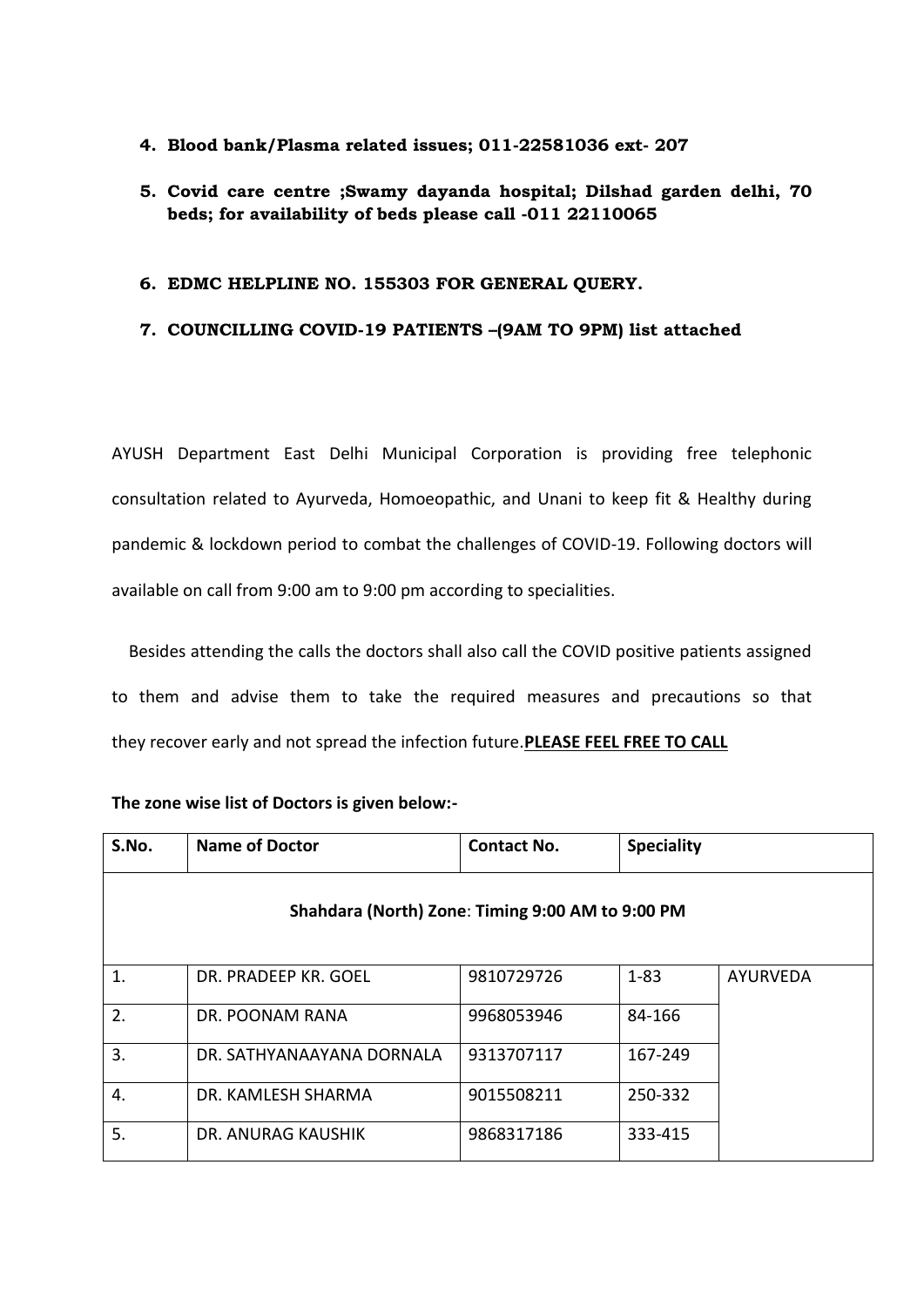| 6.  | DR. JAGMOHAN SHARMA  | 9268119968 | 416-499   |                     |
|-----|----------------------|------------|-----------|---------------------|
| 7.  | DR. PRATIBHA SHARMA  | 9868859655 | 500-583   |                     |
| 8.  | DR. REKHA GUPTA      | 9891542298 | 584-666   |                     |
| 9   | DR. SUDHA YADAV      | 9811703656 | 667-749   |                     |
| 10. | DR. NAVEEN KR. VERMA | 9910071246 | 750-832   |                     |
| 11. | DR. VIVEK SHARMA     | 9810006401 | 833-915   |                     |
| 12. | DR. V. K. MADHUKAR   | 9868838400 | 916-998   |                     |
| 13. | DR. RAJEEV KASANA    | 9871646836 | 999-1081  | <b>HOMOEOPATHIC</b> |
| 14. | DR. SANGEETA SINGH   | 9818368907 | 1082-1164 |                     |
| 15. | DR. SUNIL KUMAR      | 9312466470 | 1165-1247 |                     |
| 16. | DR. YOGESH GUPT      | 9873380729 | 1248-1330 |                     |
| 17. | DR. M.H. QASMI       | 9871888895 | 1331-1413 | <b>UNANI</b>        |

# **Shahdara South Zone:Timing 9:00 AM to 9:00 PM**

| 18. | DR. LALIT MOHAN SAH     | 9911600182 | 1414-1496 | <b>AYURVEDA</b>     |
|-----|-------------------------|------------|-----------|---------------------|
| 19. | DR. ASHWINI KR. BANA    | 9968194828 | 1497-1579 |                     |
| 20. | DR. CHARU TRIPATHI      | 9999752687 | 1580-1662 |                     |
| 21. | DR. PREETI SHARMA       | 9899836771 | 1663-1745 |                     |
| 22. | DR.MAMTA SHARMA         | 9868306574 | 1746-1828 |                     |
| 23. | DR. MAMTA GUPTA         | 9811927102 | 1829-1911 |                     |
| 24. | DR. JAMUNA KURUP        | 9810302999 | 1912-1994 |                     |
| 25. | DR. SONIKA KOCHHAR      | 9810750583 | 1995-2077 |                     |
| 26. | <b>DR. SONIA GROVER</b> | 9811634844 | 2078-2160 | <b>HOMOEOPATHIC</b> |
| 27. | DR. MANJULA SINGH       | 9868838508 | 2161-2243 |                     |
| 28. | DR. AMITA KHATTAR       | 9810755242 | 2244-2326 |                     |
| 29. | DR. NASIRUDDIN          | 8826088793 | 2327-2400 | <b>UNANI</b>        |
|     |                         |            |           |                     |